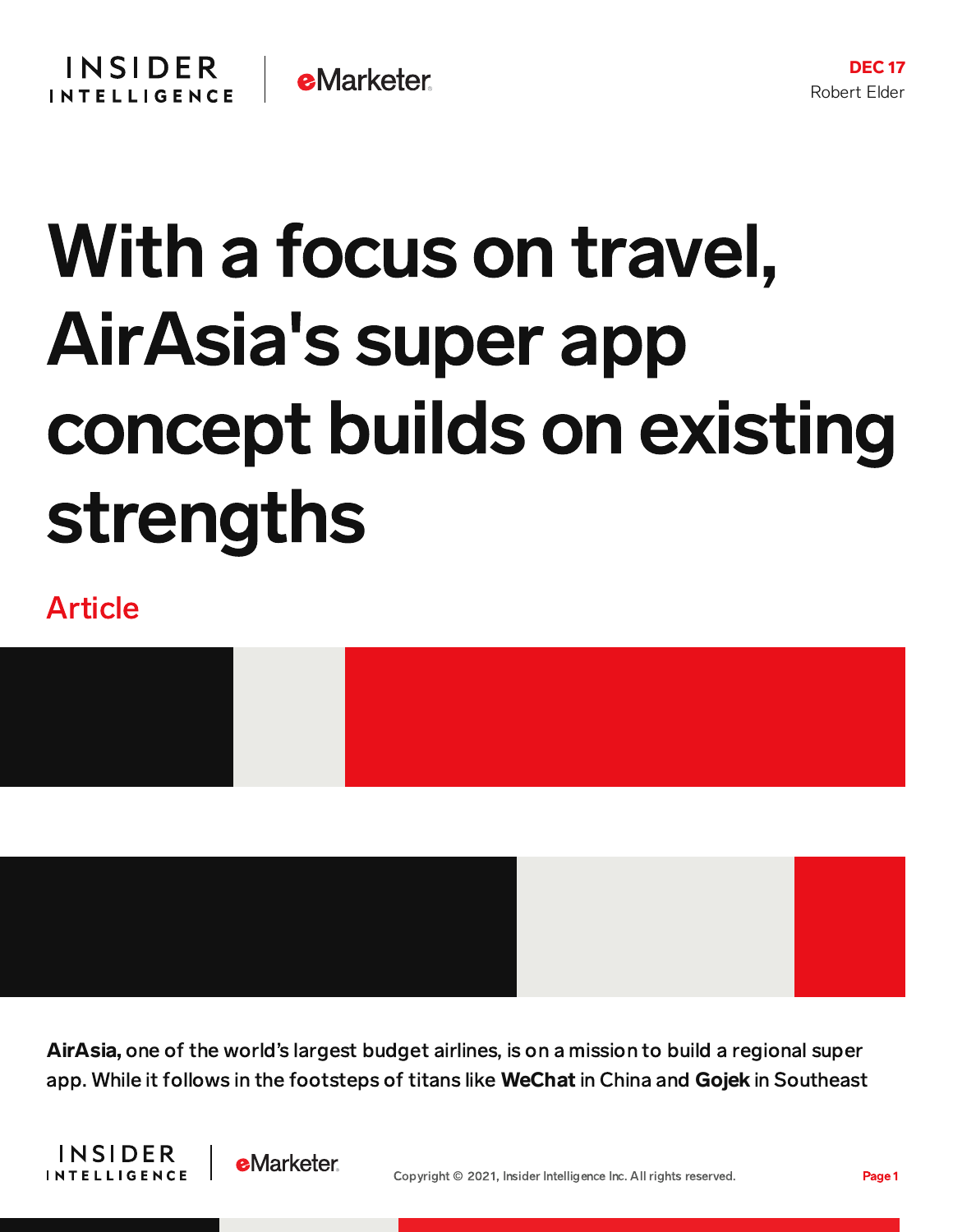Asia, AirAsia could blaze a path for travel and other industries not endemic to the mobile space. Companies looking to expand their mobile business should take lessons from its journey, wherever its final destination may be.

The app is built around the company's online travel agent (OTA) platform, which sells flights from AirAsia and other airlines, as well as hotel accommodations. In October 2021, AirAsia had more than 700 airline partners, 3,000 destinations, and 300,000 hotels in its super app.



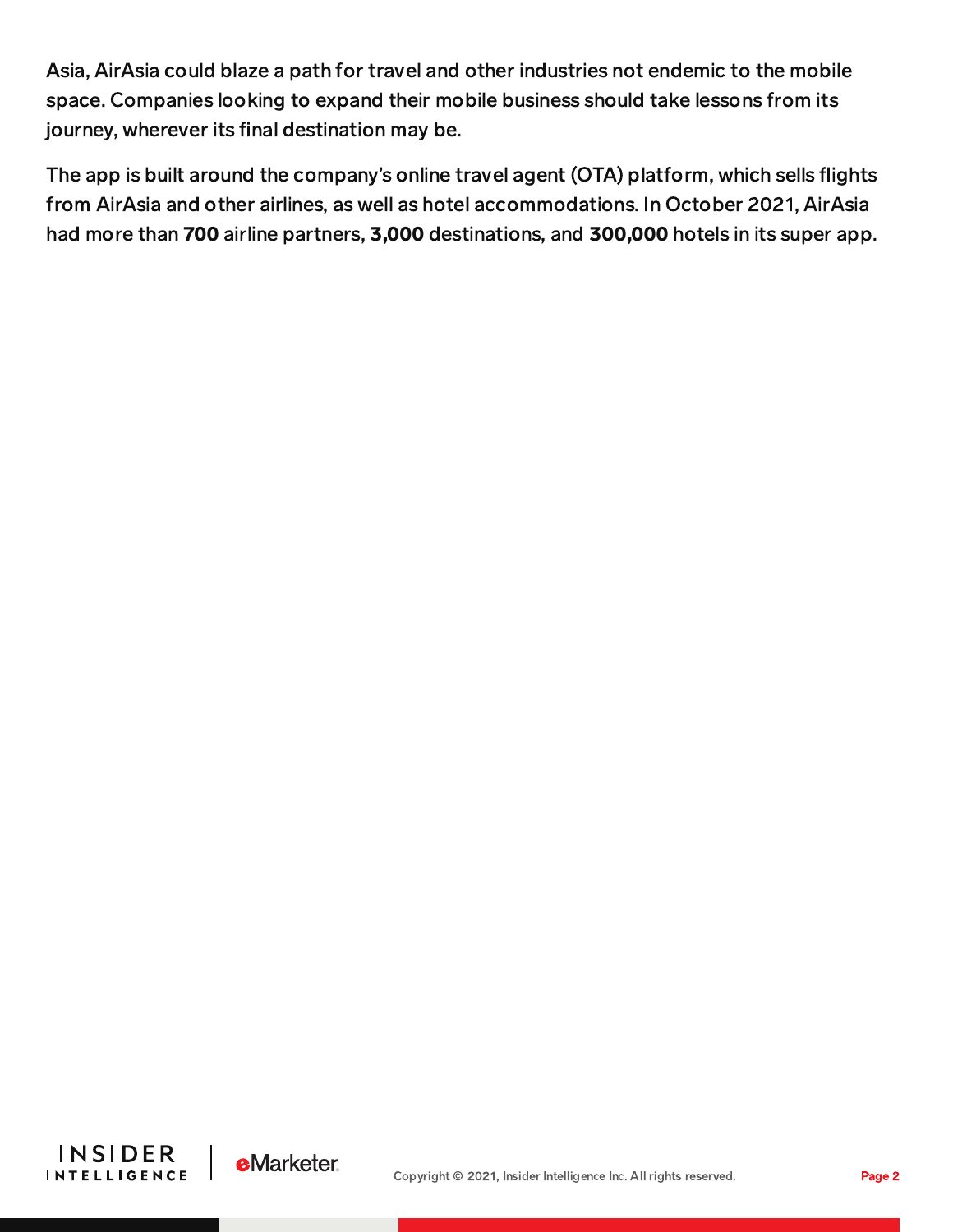

New services feed into the core and tap into existing strengths. These services include:

E Food delivery. The airline can tap its popular in-flight menu, food suppliers, and kitchen facilities to expand its restaurant delivery service beyond Malaysia and capitalize on the

**INSIDER** 

**INTELLIGENCE** 

**eMarketer**